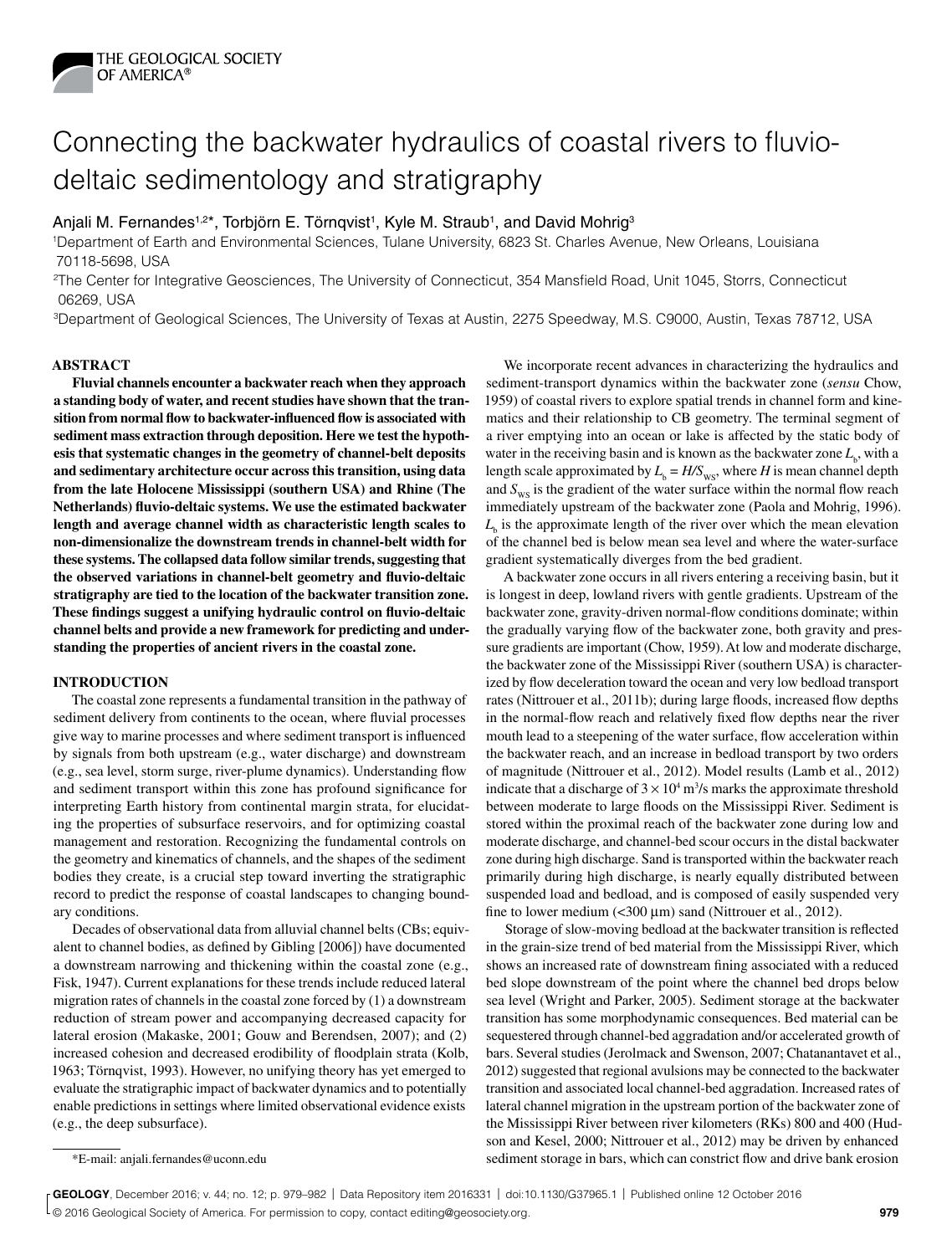(Ikeda et al., 1981). Reduced lateral migration rates downstream of RK 300 are the likely result of loss of active bed material (Nittrouer et al., 2012), although the thick, mud-rich and cohesive substrate may be an important additional factor (Kolb, 1963). The final ~165 km of the lower Mississippi River (Fig. 1A) reflects the loss of active bed material; an estimated 25%–40% of the channel bed is devoid of an active alluvial cover, with the exposed substrate displaying grooves, potholes, and other erosional bedforms characteristic of scour (Nittrouer et al., 2011a).

The change in magnitude and frequency of bed-material flux across the backwater zone, tied to changes in transport dynamics, suggests that a concomitant change in resulting sedimentary architecture might be expected. The signature of backwater hydraulics in the ancient stratigraphic record has not been fully explored, although recent studies (Petter, 2010; Colombera et al., 2016) have made inroads into this problem with smallscale fluvio-deltaic deposits preserved in intracratonic basins. Implicit to such analyses of the sedimentary record is a requirement that backwater hydrodynamics must persist over long enough time scales that its signal can be recorded. This necessitates that the river be in a persistent state of channel-bed adjustment, and the time scale required for the channel to adjust to flood-related change must be larger than the recurrence interval of floods (Chatanantavet and Lamb, 2014; Ganti et al., 2016). Here we evaluate the long-term  $(10^2-10^3 \text{ yr})$  consequences of sediment mass extraction at the backwater transition for CB geometry and sedimentary architecture in



**Figure 1. A: Plan view of Stage 1 channel belt of lower Mississippi River from Cairo, Illinois, to Head of Passes, Louisiana (USA) (after Saucier, 1994), showing channel-belt axis (black) and modern river (gray). Inset shows dense spacing of channel-belt width measurements. B: Channel-belt width (gray dots) and average width calculated over 200 km moving window (black) plotted versus distance along channel-belt axis. C: Channel migration rates (gray dots) from Hudson and Kesel (2000) and mean rates over 200 km moving window (black) plotted versus distance along channel-belt axis. D: Thickness of channel-belt deposits approximated by measurements from thickness of mudfilled residual channels (gray dots) upstream of channel belt kilometer (CBK) 300 and bank-attached bar deposits (black dots) downstream of CBK 225, plotted versus distance along channel-belt axis.**

relatively large river systems, and show that fundamentally similar stratigraphic results are found in fluvio-deltaic systems of very different size.

## **SPATIAL TRENDS IN THE MISSISSIPPI CHANNEL BELT**

We focus on the CB of the modern Mississippi River from Cairo, Illinois (USA), to the Gulf of Mexico (Fig. 1A), also known as the Stage 1 meander belt (Saucier, 1994) that has been active during the late Holocene. Georeferenced maps from Saucier (1994) were used to define the Stage 1 CB centerline (axis) and boundaries, as well as the modern Mississippi River channel (Fig. 1A). The width of the Mississippi CB was measured at densely spaced increments (mean spacing 0.4 km, maximum spacing 1.8 km) along and perpendicular to the CB axis (Figs. 1A and 1B). To complement the planform shape data, we digitized 1596 borehole logs from throughout the lower Mississippi Valley and the Mississippi Delta, compiled by the U.S. Army Corps of Engineers. The Mississippi CB commonly scours into Pleistocene sandy and gravelly braided-river deposits that can be difficult to distinguish from the Stage 1 CB deposits. In order to avoid this ambiguity, only mud-rich residual-channel deposits from 192 boreholes are used to estimate flow depth and CB thickness upstream of channel belt kilometer (CBK; distance along CB axis) 300 (Figs. DR2 and DR3 in the GSA Data Repository<sup>1</sup>). Specifically, we used oxbow deposits for these measurements because these containers (oxbow lakes) are abruptly isolated during meander-neck cutoffs and therefore are reliable proxies for the original channel depth. Downstream of CBK 225, we used the thickness of bank-attached bar deposits from 39 boreholes to approximate flow depth (Fig. DR2).

Between CBKs 1200 and 650 the average CB width is 20–25 km (Fig. 1B), whereas the segment between CBKs 650 and 0 displays a reduction in CB width from  $\sim$ 25 km to  $\sim$ 2 km. Lateral migration rates decrease from ~60 m/yr to <5 m/yr between CBKs 500 and 300 (Fig. 1C). Between CBKs 300 and 0, the lateral migration rates remain very low and there is a coincident increase in CB thickness. Mean CB thickness is roughly 20 m upstream of CBK 300, increasing to ~30 m between CBKs 300 and 0 (Fig. 1D). Hence, the CB width/thickness ratio decreases by at least an order of magnitude (from >1000 to <100) between CBKs 1200 and 0 (cf. Blum et al., 2013).

Thickening of CB deposits downstream of approximately CBK 300 (Fig. 1D), very low rates of lateral channel migration (Fig. 1C), and CB widths (Fig. 1B) that approach channel widths are coincident with observed channel-bed scour and deepening of the modern river (Nittrouer et al., 2011a, 2012). These phenomena reflect conditions of coarse sediment starvation and are attributed to selective deposition of bedload in the upstream portion of the backwater zone and overall reduction in bedload flux through the backwater zone. Because the rate of channel migration is influenced by bar growth as well as floodplain cohesion (Ikeda et al., 1981), it is noteworthy that lateral migration rates (Fig. 1C) and CB width (Fig. 1B) decrease across the backwater transition, where the volume of bed-material sediment available to construct bars is also reduced.

# **DIMENSIONLESS SCALING OF MISSISSIPPI AND RHINE CHANNEL BELTS**

As noted by Blum et al. (2013), the trends in Mississippi CB geometry suggest a connection to backwater hydraulics. We test this hypothesis using data from three well-mapped and dated late Holocene fluvio-deltaic CBs of the Rhine River system, The Netherlands (Berendsen and Stouthamer, 2001). These CBs have very different scales from that of the Mississippi River but were subject to similar rates of base-level rise (Table DR1 in Data Repository). To compare the two systems, we used estimates of backwater length to non-dimensionalize distance upstream

<sup>1</sup> GSA Data Repository item 2016331, morphometric data, scaling relationships, [and channel-belt ages, is available online at http://www.geosociety.org/pubs/ft2016](ftp://rock.geosociety.org/pub/reposit/2016/2016331.pdf) .htm or on request from editing@geosociety.org.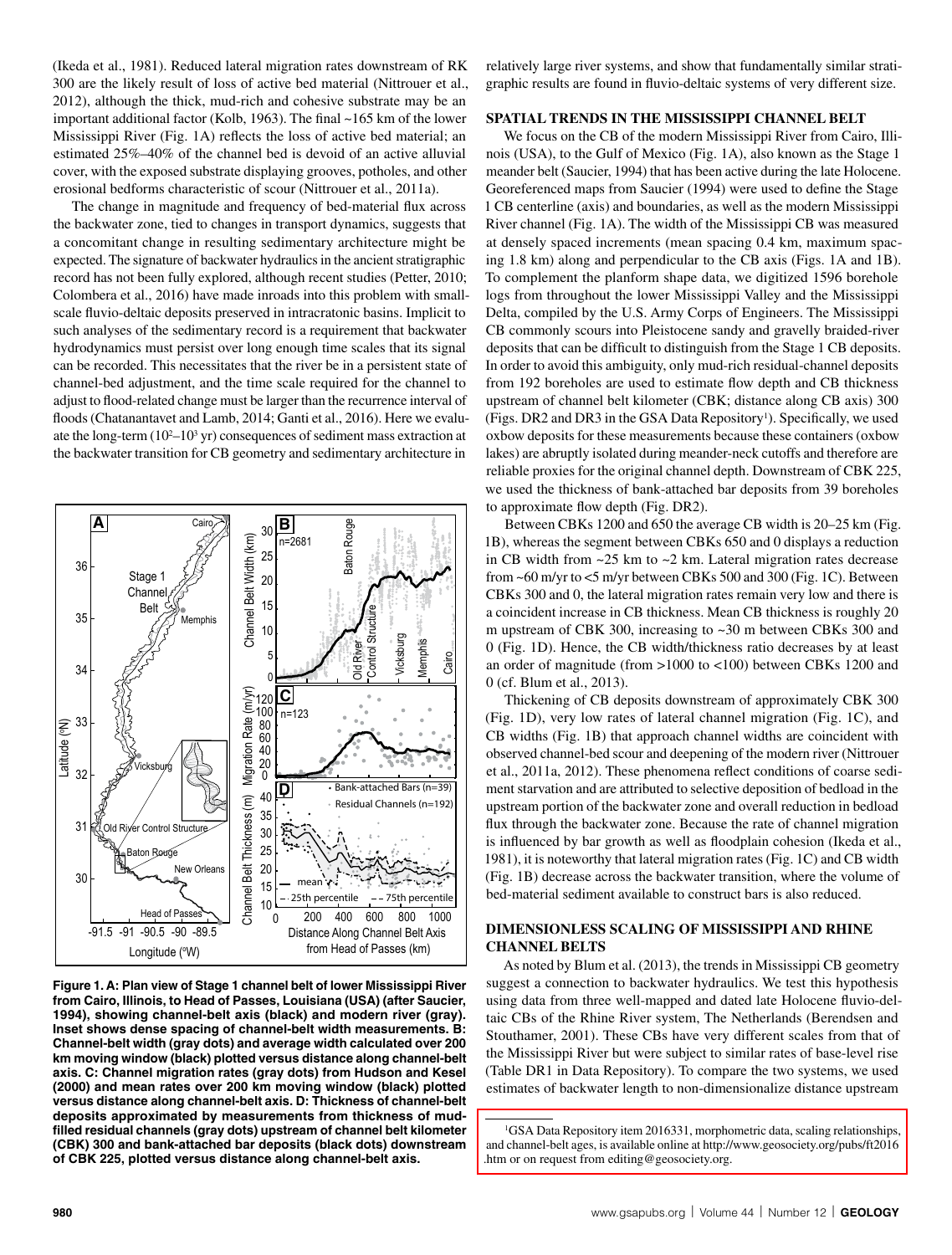from the shoreline, and estimates of channel width to non-dimensionalize CB width (Fig. 2).

We used a range of mean flow depths and water-surface gradients in the normal flow reach, compiled from available field data, to estimate a range of backwater lengths. We then refined our backwater length estimates using observed trends from modern data, and accordingly selected the most reasonable flow depths (see the Data Repository). In the Mississippi system, estimates of backwater length are 281, 328, and 375 km, which correspond to low, intermediate, and high values of mean normal flow depth (18, 21, and 24 m, respectively) acquired from depths of filled oxbow lakes (Fig. 1D), and a water-surface gradient of  $6 \times 10^{-5}$ estimated from the channel-bed gradient in the normal flow reach (Wright and Parker, 2005), corrected for the engineered channel shortening of 230 km. The intermediate and high estimates are in good agreement with the location of the divergence between water and channel-bed elevation profiles observed between RKs 300 and 400 (Nittrouer et al., 2012). In the Rhine system, backwater length estimates yield 54, 71, and 89 km for the Nederrijn-Lek and Linge CBs, and 64, 85, and 106 km for the Waal CB, corresponding to mean normal flow depths of 6, 8, and 10 m for all three channels, and water-surface gradients of  $1.1 \times 10^{-4}$  for the Nederrijn-Lek and Linge and  $9.4 \times 10^{-5}$  for the Waal. We used low and high measures of channel width corresponding to 1200 and 1400 m for the Mississippi (Harmar and Clifford, 2006), 200 and 250 m for the Nederrijn-Lek and Linge (Berendsen, 1982), and 300 and 350 m for the Waal (Gouw and Berendsen, 2007). Trends in CB geometry from the two systems collapse remarkably well for realistic combinations of channel width and backwater length (Fig. 2; Fig. DR7).

Modern long profiles of the Nederrijn-Lek reveal a marked reduction of the water-surface gradient 70–90 km from the shoreline (Berendsen, 1982). Similar to our findings for the Mississippi, the intermediate and high estimates of backwater length agree best with these independent observations. Reconstructions of the Holocene rise of the groundwater table (Fig. DR5; Van Dijk et al., 1991; Cohen, 2005) can be used as a proxy for the evolution of CB gradients in the Rhine-Meuse Delta. This reveals a reduction in gradient 44–60 km upstream of the shoreline between 8 and 5 ka once a channel sinuosity of 1.1–1.3 is taken into account (see the Data Repository), suggesting that the backwater transition in this system was a persistent feature over the past ~8000 yr (cf. Cohen, 2005) that slowly migrated upstream in concert with relative sea-level rise.

### **DISCUSSION**

A systematic and similar downstream reduction in the width of the four CBs studied here indicates that the backwater zone is an important length scale that defines spatial changes in CB geometry. The collapse of the non-dimensionalized data (Fig. 2) suggests that the presence of a backwater zone in both the Mississippi and Rhine fluvio-deltaic systems has a comparable impact on the long-term evolution of CB geometries. Previous studies (e.g., Karssenberg and Bridge, 2008) have related CB width to the time span of activity of the associated channel. We can likely attribute some of the remaining variability in Figure 2 to this effect. Upstream of the backwater transition, the data from the Mississippi plot systematically higher than those for the Rhine. In part, this is probably because the Mississippi CB in its upstream reach has been active at least twice as long as it was active within the backwater zone. By comparison, this disparity in the period of activity of Rhine CBs is small (Table DR1).

Figures 1B, 1C, and 2 offer the intriguing possibility of connecting the planform of CB deposits to (1) the sediment-transport dynamics and flow hydraulics of formative paleo-channels and (2) the subsurface thicknesses of resulting deposits, in the absence of other observational data. Planforms of acoustically imaged CBs are heavily relied upon to characterize reservoir potential, because the vertical resolution of standard industry seismic data is usually insufficient to define CB thickness changes. Our results (Figs. 1B and 1C) show that a reduction of CB width in the coastal



**Figure 2. Planform of fluvio-deltaic channel belts from Rhine River system (The Netherlands; colored symbols) and Mississippi River (USA; gray symbols) scaled by channel width and backwater length. We used intermediate estimates of backwater length to non-dimensionalize distance upstream from shoreline (328 km for Mississippi, 85 km for Waal channel belt, and 71 km for Nederrijn-Lek and Linge channel belts), and smaller measures of channel width (1200 m for Mississippi, 300 m for Waal, and 200 m for Nederrijn-Lek and Linge) to non-dimensionalize channel-belt width.**

zone can be related to a thickening of CB deposits where the CB width approaches channel width and exhibits very little variability. Downstream reduction in CB width is therefore not just a function of increased floodplain cohesion as has been suggested in the past (Fisk, 1947; numerous subsequent studies). Thick CB deposits in the distal backwater zone, the likely result of channel-bed scouring during high flow, are a consequence of reduced bedload flux. CB width and thickness trends, coupled with measurements from the modern Mississippi (Nittrouer et al., 2012), lead us to hypothesize that distal portions of large, lowland river systems are likely to be represented by thick, narrow, heterolithic CB deposits in the stratigraphic record. This hypothesis is supported by our observation that bank-attached bars in the distal backwater zone are composed entirely of fine sand and mud (Fig. DR3B), which is not the case in the proximal backwater zone (Fig. DR3C).

The correlation between floodplain gradient reduction and sedimentary architecture (decrease in CB width/thickness ratio) has been documented in numerous studies (e.g., Törnqvist, 1993; Makaske, 2001; Gouw and Berendsen, 2007; Blum et al., 2013), and we propose that similar phenomena may be common to most low-gradient fluvio-deltaic systems, perhaps with the exception of those in macrotidal settings. The most recent generation of alluvial-architecture models (e.g., Liang et al., 2015) has yet to explore the effect of backwater dynamics on CB geometry.

Finally, our findings also have implications for delta restoration, given that an increasing number of world deltas are currently degrading. Rebuilding delta plains requires abundant sediment, and sand is a particularly valuable resource. The backwater transition zone could potentially provide critical raw material to supply land-building projects.

#### **CONCLUSIONS**

Our dimensionless comparison of geometric trends of Mississippi and Rhine CBs suggests that the backwater zone defines a fundamental boundary within these fluvio-deltaic systems. The relative position of this boundary is similar between systems of different size, and therefore the systematic narrowing and thickening of CB deposits toward the coastline is predictable. This study defines a crucial link between river hydraulics in the backwater reach and resultant sedimentary architecture of fluvio-deltaic CB deposits, and provides a new framework for predicting alluvial stratigraphy.